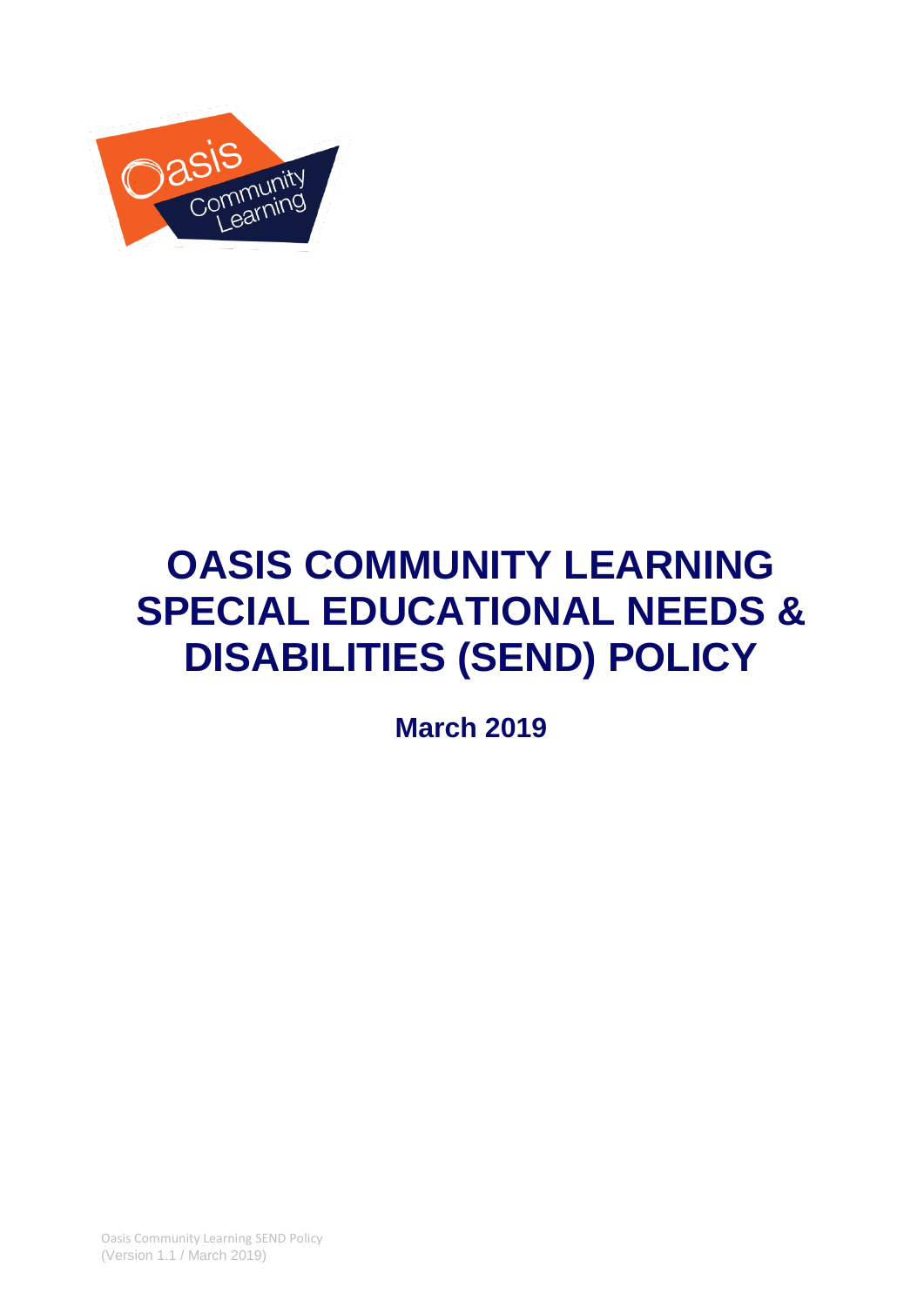

# Document Control

## **Changes History**

| <b>Version</b> | <b>Date</b> | <b>Amended by</b> | <b>Recipients</b>  | <b>Purpose</b> |
|----------------|-------------|-------------------|--------------------|----------------|
| 1.1            | Mar 2019    | Chris Chamberlain | All OCL Principals | Update         |
|                |             |                   |                    |                |
|                |             |                   |                    |                |

#### **Approvals**

This document requires the following approvals.

| <b>Name</b> | <b>Position</b> | Date<br><b>Approved</b> | <b>Version</b> |
|-------------|-----------------|-------------------------|----------------|
| John Murphy | CEO, OCL        | 01.09.17                | 1.0            |
| John Murphy | CEO, OCL        | 18.03.19                | 1.1            |
|             |                 |                         |                |

## **Position with the Unions**

Does the policy require consultation with the National Unions under our recognition agreement?

☐ Yes

☒ No

If yes, the policy status is:

- □ Consulted and Approved
- ☐ Consulted and Not Approved
- □ Awaiting Consultation

#### **Distribution**

This document has been distributed to:

| <b>Name</b>        | <b>Position</b> | <b>Date</b> | <b>Version</b> |
|--------------------|-----------------|-------------|----------------|
| All OCL Principals | Principal       | 18.03.19    | -1<br>. .      |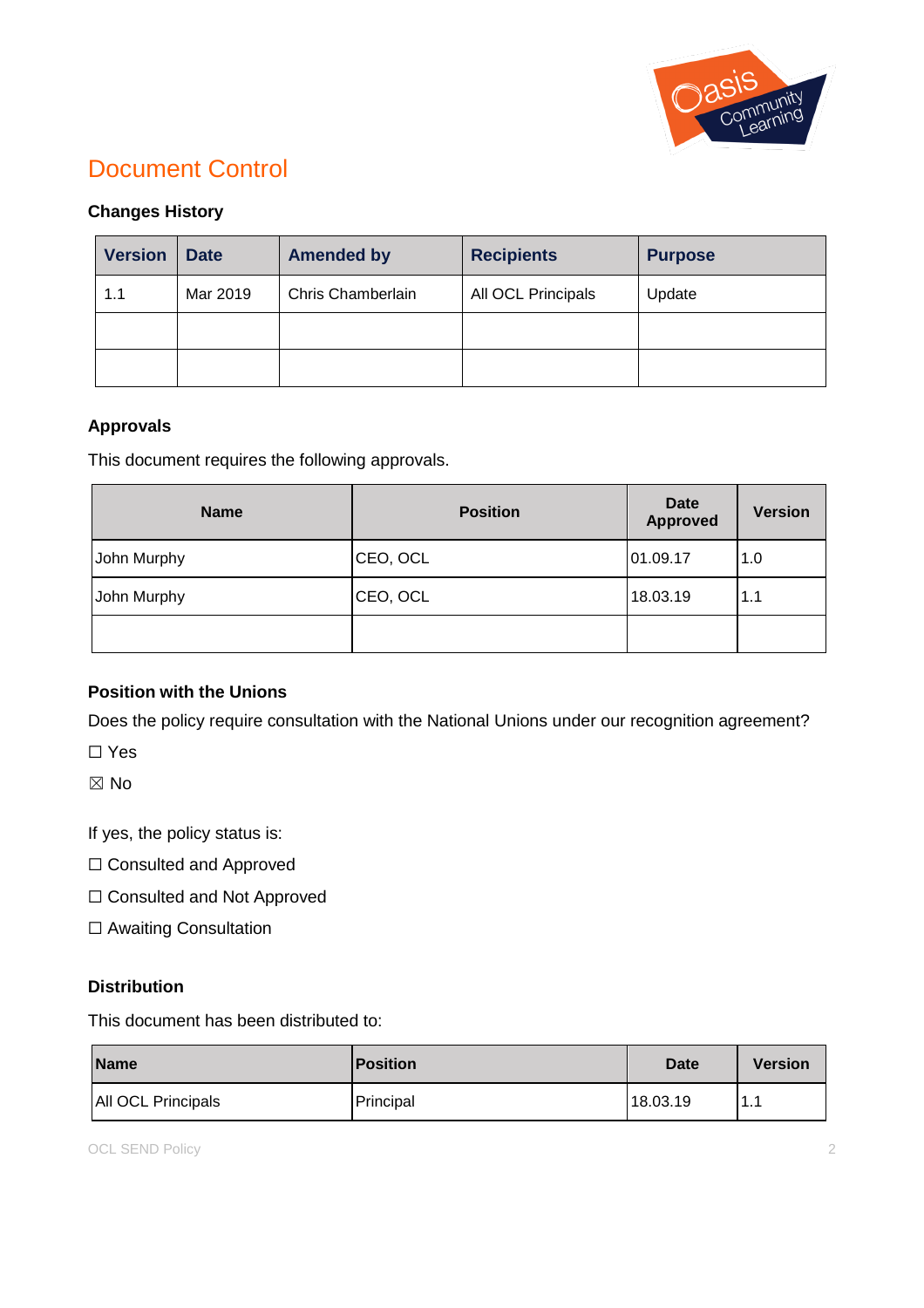

# **Contents**

| 1. |                                                                                       |  |
|----|---------------------------------------------------------------------------------------|--|
| 2. |                                                                                       |  |
| 3. |                                                                                       |  |
| 4. |                                                                                       |  |
|    |                                                                                       |  |
|    |                                                                                       |  |
|    | 4.3 Statutory Assessment for an Education and Health Care Plan (EHCP)  8              |  |
| 5. |                                                                                       |  |
| 6. |                                                                                       |  |
| 7. |                                                                                       |  |
| 8. |                                                                                       |  |
| 9. |                                                                                       |  |
|    |                                                                                       |  |
|    |                                                                                       |  |
|    |                                                                                       |  |
|    | 13. Role of Regional Directors (RDs), Academy Councils (ACs) Principal and Monitoring |  |
|    |                                                                                       |  |
|    |                                                                                       |  |
|    |                                                                                       |  |
|    |                                                                                       |  |
|    |                                                                                       |  |
|    |                                                                                       |  |
|    |                                                                                       |  |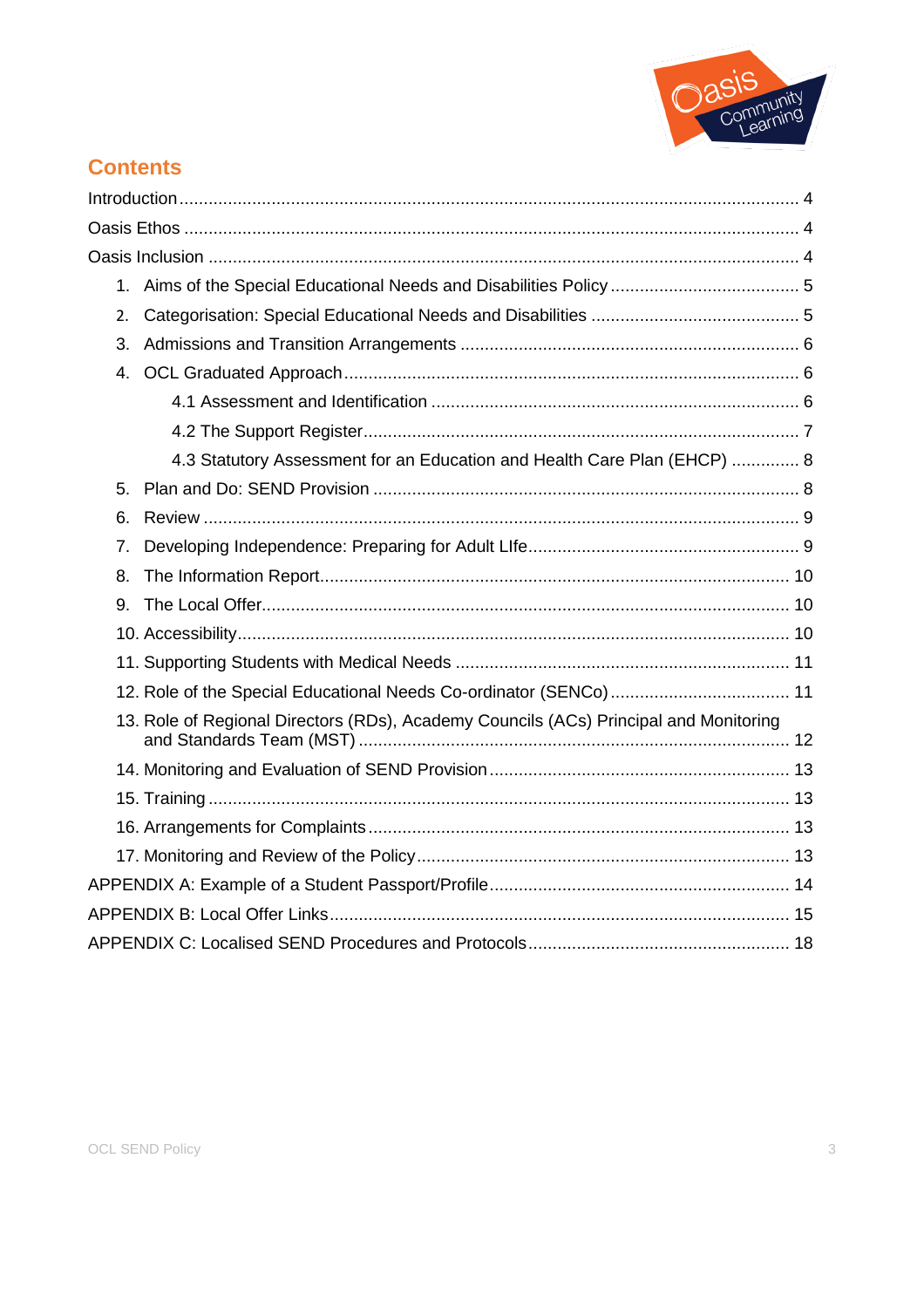

#### **Introduction**

At the heart of Oasis is a deep rooted commitment to inclusion, a desire to treat everyone equally and a respect for differences. These values are a natural outcome or result of Oasis' Christ centred theology. Oasis does not seek to impose these beliefs on anyone but is committed to ensuring that the behaviours which flow from those beliefs – equality, diversity and inclusion – are implemented in all that is done in the name of Oasis.

Our **Education Charter** details how we work in partnership with our communities to transform lives, where everyone is included, can contribute and is able to reach their God-given potential.

#### **Oasis Ethos**

Our ethos is rooted in what we believe and who we are. Equality and inclusion are at the heart of Oasis:

- We have a passion to include everyone
- We have a desire to treat everyone equally, respecting differences
- We have a commitment to healthy and open relationships
- We have a deep sense of hope that things can change and be transformed
- We persevere and keep going for the long haul

In this policy, Oasis Community Learning is "OCL" and Special Educational Needs and Disabilities is "SEND".

#### **Oasis Inclusion**

Our vision is driven through a passion and commitment to include everyone.

- We believe all our students are precious; we prioritise social inclusion and integration in all we do
- We model and set high aspirations and expectations for every student and member of staff
- We provide opportunities and experiences for all of our students, as well as their wider families, giving advantage to the disadvantaged

Our aim is to provide an exceptional education for all our students both academically and socially. Our commitment to equality must be communicated to all members of the extended Academy community - including staff, members of the Hub Council, learners, parents/carers and visitors. SEND students, like all students, are entitled to a broad, balanced curriculum adapted to suit their particular needs, following National Curriculum requirements. We are passionate about removing barriers to learning wherever possible and making reasonable adjustments to allow inclusive practice at every level so that every student reaches their full potential.

OCL champions early identification and intervention and recognises how vital parental involvement is in keeping a student's self-esteem high. We aim to develop a strong partnership with parents/ carers and value the insight they bring of their child's needs. This partnership fosters a continuous dialogue that includes parents'/ carers' observations and is crucial when planning provision.

OCL, through its strong ethos and values, promotes the 9 Habits and use these to guide our practice in supporting students with SEND. By developing these habits, we help to foster resilience and social awareness that will facilitate future success for students with SEND.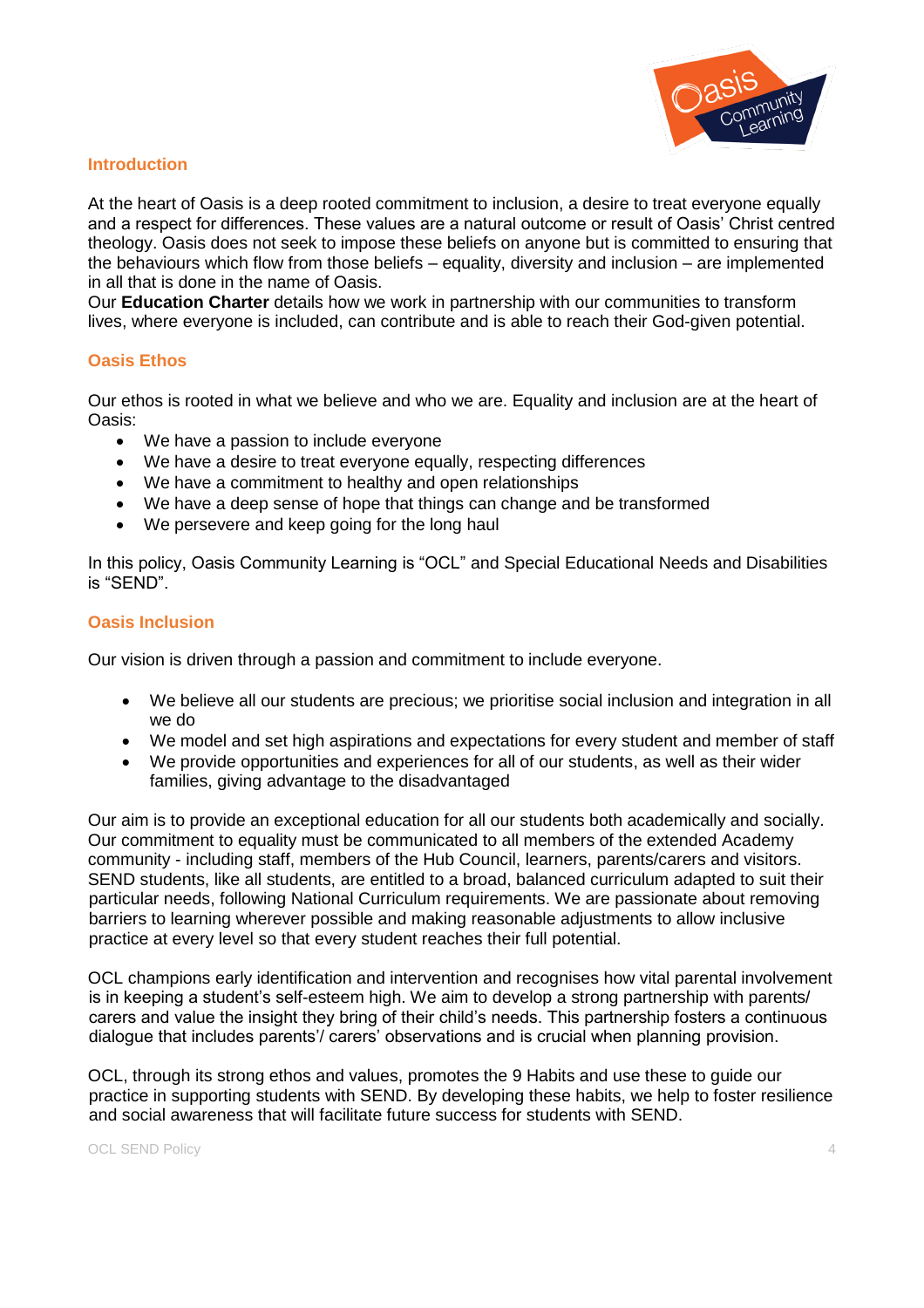

#### **1. Aims of the Special Educational Needs and Disabilities Policy**

OCL is totally committed to developing the character and competence of every student and believes that all students should receive exceptional education - including those with Special Educational Needs and Disabilities.

OCL has a graduated approach to SEND and has implemented changes as outlined in the SEND Code of Practice' (January, 2015). The 'SEND Code of Practice' offers guidance designed to help Academies make full entitlement and appropriate provision for students with SEND. OCL follows the 'SEND Code of Practice' whenever decisions are taken relating to children with SEND.

OCL recognises that Special Educational Needs and Disabilities is a whole Academy responsibility and first quality teaching, differentiated for individual students, is the first step in provision for students who have SEND. We recognise that every teacher is a teacher of SEND and every teacher upholds high expectations for all students.

Furthermore, every teacher is responsible and accountable for the progress and development of the students in their class, even when they access support through Inclusion teams. Therefore, this policy should be considered within the wider context of specific Academies and their policies relating to learning and teaching.

The following pages set out the provision OCL will provide in line with the new 'SEND Code of Practice' (January, 2015). Our SEND policy ensures the successful inclusion of all our students, as every child is:

- Included in decisions about themselves, listened to and respected
- Encouraged to develop an independent, healthy lifestyle
- Supported to achieve their best possible outcomes educational and otherwise
- Supported to have a successful transition to adulthood
- Provided with the skills to become an independent and confident young adult who participates in society

#### **2. Categorisation: Special Educational Needs and Disabilities**

The 'SEND Code of Practice' (January, 2015) identifies four broad categories. These are:

- 1. **Communication and interaction**, including Speech and Language difficulties and Autistic Spectrum Disorders
- 2. **Cognition and learning**, including specific learning difficulties e.g. dyslexia
- 3. **Social, emotional and mental health**, including anxiety, depression and ADHD
- 4. **Sensory** or **Physical**, including hearing, visual or physical disabilities

A student may have Special Educational Needs if they are making less than expected progress, given their age and individual circumstances. This might be characterised by progress which:

- Is significantly slower than that of their peers
- Fails to match or better their previous rate of progress
- Fails to close the attainment gap with their peers
- Widens the attainment gap

A student with low attainment, or who is making slow progress, may not have SEND. However, these may be an indicator of underlying difficulties yet to be identified. OCL recognises that early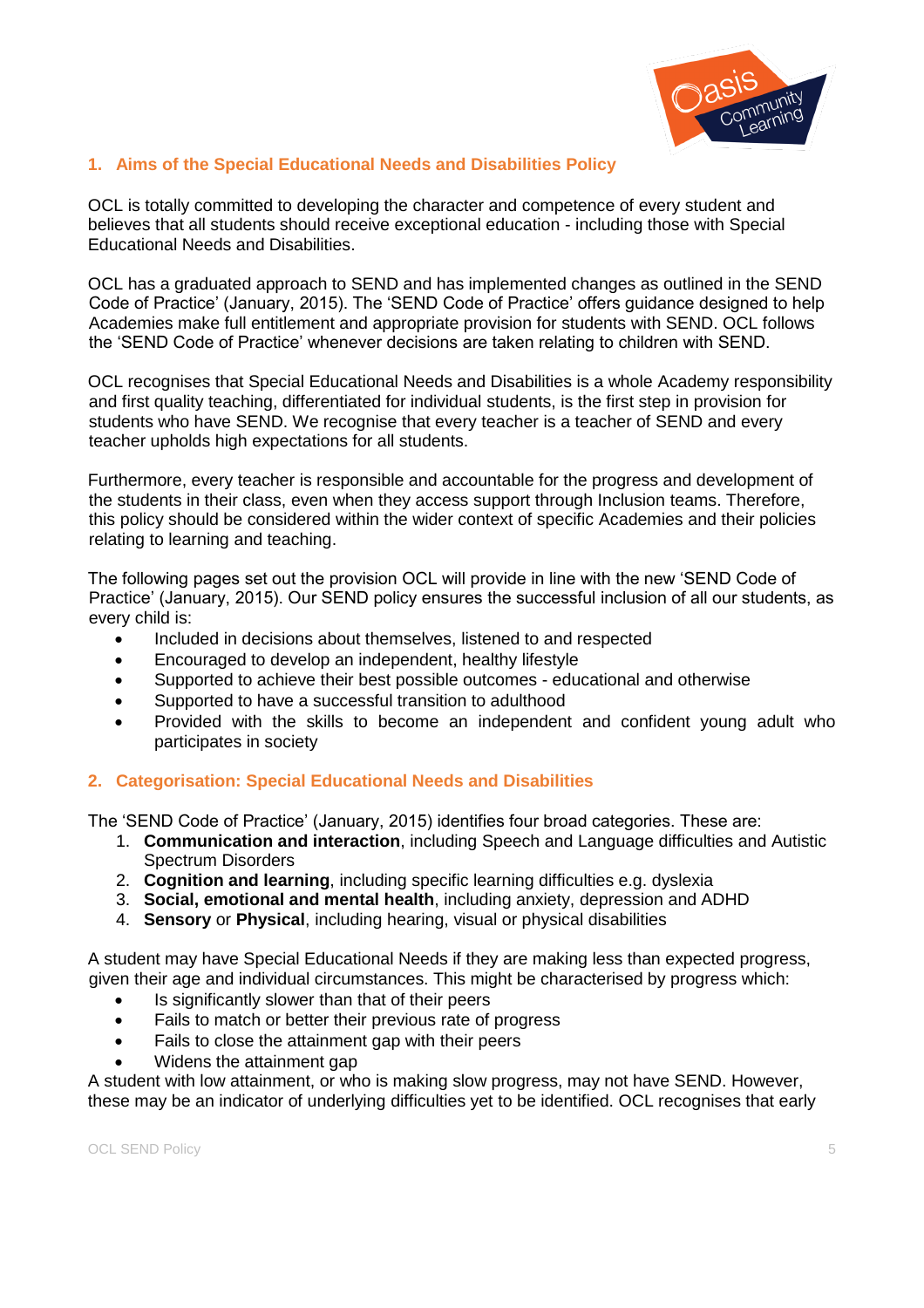

identification of need is essential in supporting students with SEND and uses a range of strategies, information sharing and assessments, especially during Transition.

Under the Equality Act (2010), a student has a disability if they have a physical or mental impairment that has a *substantia*l and *long-term* adverse effect on their ability to carry out normal day-to-day activities.

#### **3. Admissions and Transition Arrangements**

Starting school, or moving between schools, is a crucial time for SEND students, who may be anxious about their learning and how they will be supported in their new school. OCL champions inclusion and welcomes all students, including those with an Education and Health Care Plan (EHCP) and students with disabilities, ensuring that appropriate provision is in place to meet their needs.

If a student has an Education and Health Care Plan (EHCP), Academies will be consulted by the local authority before any decision is taken by the authority on admission to the Academy, to ensure that the Academy is suitable for the student and his/ her needs. If the Academy is suitable, the SENCo will be present at the Year 6 annual review meeting, or at a meeting with the Pre-School provider, and so will be fully aware of those' needs from the outset.

OCL Academies have close links with feeder Pre-Schools, Primary schools and local Colleges. Staff will visit local feeder schools/ Pre-Schools, meeting children and talking with their teacher and the SENCo, looking at work samples and assessment, thus ensuring that the transfer of SEND students from Pre-School to Primary and Year 6 to Year 7 happens smoothly and successfully.

Academies will have different ways of organising their Transition arrangements. Academies may organise a practice day when they will shadow each class to support identified students. When requested, they may organise additional visits for students, especially those who may be anxious about transferring, or those who are the only student coming from their particular Primary school. Engaging with parents at this early stage is crucial to effective support and allaying any fears.

Year 11 students may have the opportunity to meet formally with the Careers Advisor. EHCP students have additional careers guidance from Year 9 from the local authority Careers Officer. Academies may also support students in accessing careers information on a more informal, individual level. Students will be encouraged to attend College Open Days to experience courses that may be suitable for them. Those with an EHCP in Years 9, 10 and 11 participate in Transition Review meetings to discuss their future career plans.

#### **4.0 OCL Graduated Approach**

#### **4.1 Assessment and Identification**

OCL believes that the majority of needs of most students will be met in mainstream lessons, taught by professionals, where learning is differentiated according to need.

OCL Academies work hard to ensure that information about students' needs is shared, so that teachers are better able to plan lessons accordingly. Whenever possible, for the vast majority of the time, students with SEND are educated alongside their peers in mainstream lessons.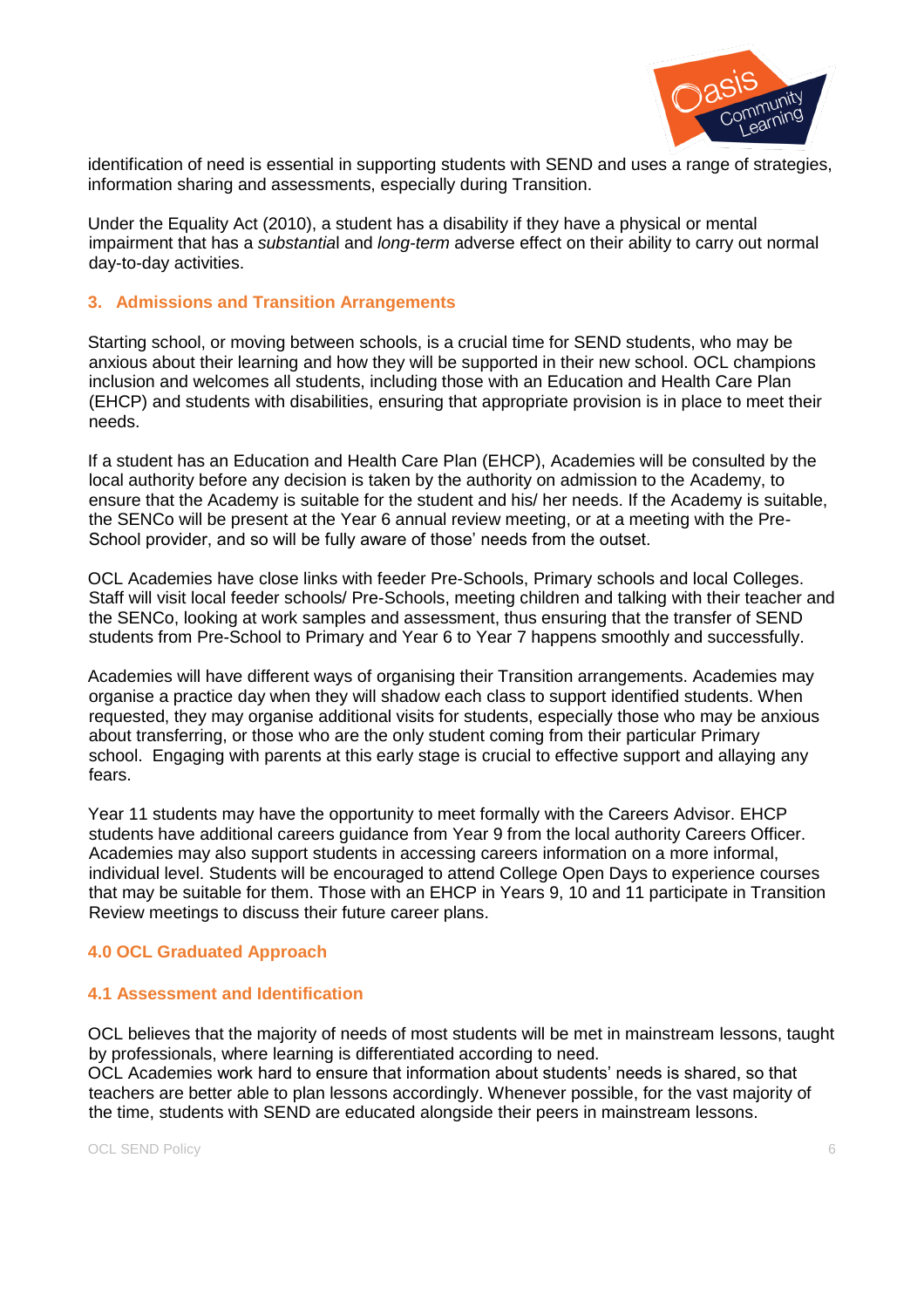

There are a number of ways that a student may be identified as having additional needs and this will vary according to specific Academies. Academies may use some of the following ways to identify students with SEND:

- **Information from Transition**. OCL liaises closely with feeder Pre-Schools/ Primary schools and staff visit each one to gather information so that teaching staff are fully prepared for the autumn term. This information is shared with them through the SEND Register and Student Profiles/ Passports. In the first instance, some students may need monitoring more closely at the beginning of Year 7 or Reception so that staff can gauge their progress as they settle into their new school
- **Information gathered from baseline data**, including Early Years baseline, PUMA/ PIRA tests, CATS scores, reading and spelling ages. Any student who joins our Academies mid-year will be assessed in this way. Such information is invaluable in supporting them effectively from the start of their time in the Academies
- **On-going observation** and information sharing amongst staff and Inclusion teams relating to a student's progress is used to inform future planning. This may include lesson observation from the SENCo/ Inclusion Manager
- **Data from Progress checks**. If a student is falling below expected grades of progress, this will be picked up by regular Academy reviews and data drops, as well as through Raising the Attainment of Pupils meetings. Also, Subject Leaders will review student progress and put in place a variety of subject specific interventions as necessary
- Using a **dyslexia screener** and other on line assessments
- **Academic and Pastoral meetings**. Information is shared by Academy staff, allowing support to be coordinated, including any possible referrals to outside agencies. This may include referrals to CAMHS, BSS, the EP or Change and Challenge for example
- **Outside agency support** plays an important role in identifying, assessing and providing provision for students with SEND. If a student at the Academy is making less than expected progress, despite tailored support, OCL seeks to utilise support from external specialists for students with higher levels of need in order to improve their outcomes. Academies will receive regular visits from the Educational Psychologist, Specialist Advisory Teachers, Speech and Language Therapists and the Behaviour Support Service
- Academies will work closely with the **Attendance Officer**, the Education and Welfare Officer and others

#### **4.2 The Support Register**

A student with SEND that calls for support that is *additional* and *different* from the majority of their peers, in discussion and agreement with parents, will be placed on the Support Register. The outcomes of the support will be agreed and regularly shared with parents/ carers (and the student where appropriate). Teachers will monitor the student's progress closely in lessons, through data drops and other assessments.

If the support arrangements do not lead to improved levels of progress, then outside agency support may be called for and a request for a Statutory Assessment may be necessary once sufficient evidence has been gathered.

If, however, the student begins to make good progress as a result of support put in place, they may be removed from the Support Register. Again, such decisions will be discussed with parents/ carers and the young person themselves before any decision is made.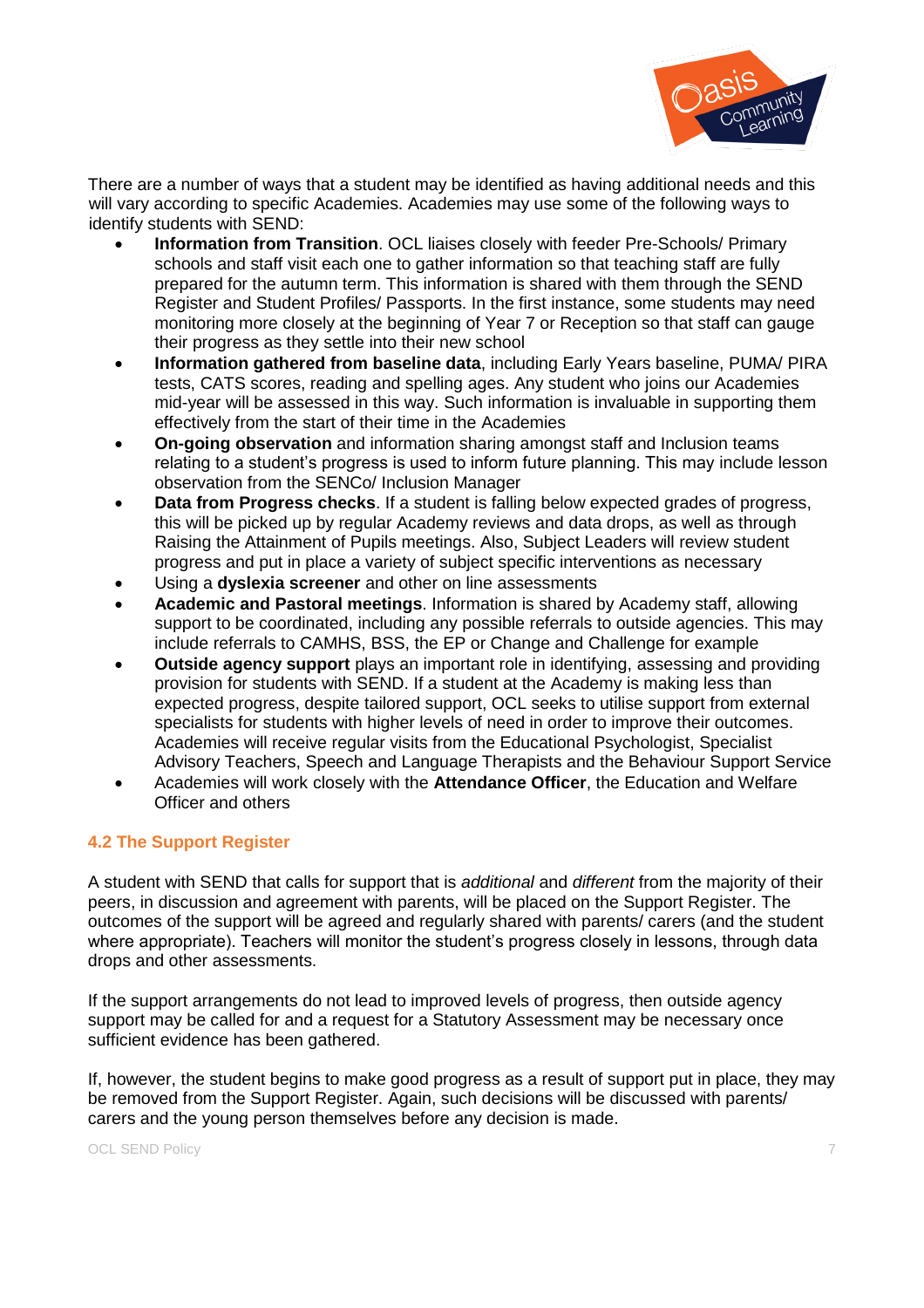

#### **4.3 Statutory Assessment for an Education and Health Care Plan (EHCP)**

For a few students, the help given by the Academy will not be enough for them to make good progress and it may become necessary to make a request to the local authority for Statutory Assessment. OCL works closely with local authorities to ensure that students receive the correct level of support and funding. Where a request is made for Statutory Assessment, the student will have demonstrated significant cause for concern. The parent/ carer or the Academy can make a request for a Statutory Assessment.

Once a request has been made to the local authority and the Statutory Assessment agreed, information is gathered by the SENCo, including any professional assessments (e.g. an Educational Psychologist's report), parents'/ carers' and student's views and any progress data. This is then presented to the local authority for a decision about whether it is necessary for the needs and provision to be formally set out in an Education and Health Care Plan (EHCP). If the local authority agree, generally, a Multi-Agency Meeting will be arranged and an EHCP is drawn up in consultation with all parties, including the student, parents/ carers, specialist teachers and the Educational Psychologist.

Local authorities must decide within 20 weeks whether to carry out such an assessment and subsequently, whether or not to issue an EHCP for that student.

#### **5. Plan and Do: SEND Provision**

OCL recognises that SEND provision is a whole Academy responsibility and should be seen in the context of other Academy policies. All students, including those with SEND, should have access to a broad and balanced curriculum, underpinned by quality first teaching, where teachers plan appropriate learning outcomes for the students in their care. Working with classroom teachers, Inclusion teams work flexibly to meet the varying needs of students.

The following list of interventions is not exhaustive, but provides an example of OCL Academy support arrangements:

- Full-time education in the classroom with first quality teaching, differentiated for individual students
- Hover support in the classroom from dedicated Inclusion teams/ allocated Teaching Assistants (TAs)
- Student Passports/ Profiles, which include personalised strategies written by students/ parents/ carers (Appendix A) and are shared with staff
- Small group withdrawal with lead Inclusion staff to work in a range of subjects including: English, Maths and Science
- Speech and Language and writing workshops
- Social skills and anger management workshops
- Withdrawal from Modern Foreign Languages in Year 7/ 8 to improve Literacy skills
- On-line reading and comprehension programmes
- Small group withdrawal for reading
- Academic mentoring from the Inclusion team, where students review outcomes, what went well in the past week and discuss any areas of concern
- Supported homework club
- Support from external professionals including an Educational Psychologist, Speech and Language Therapists and Behaviour Support Services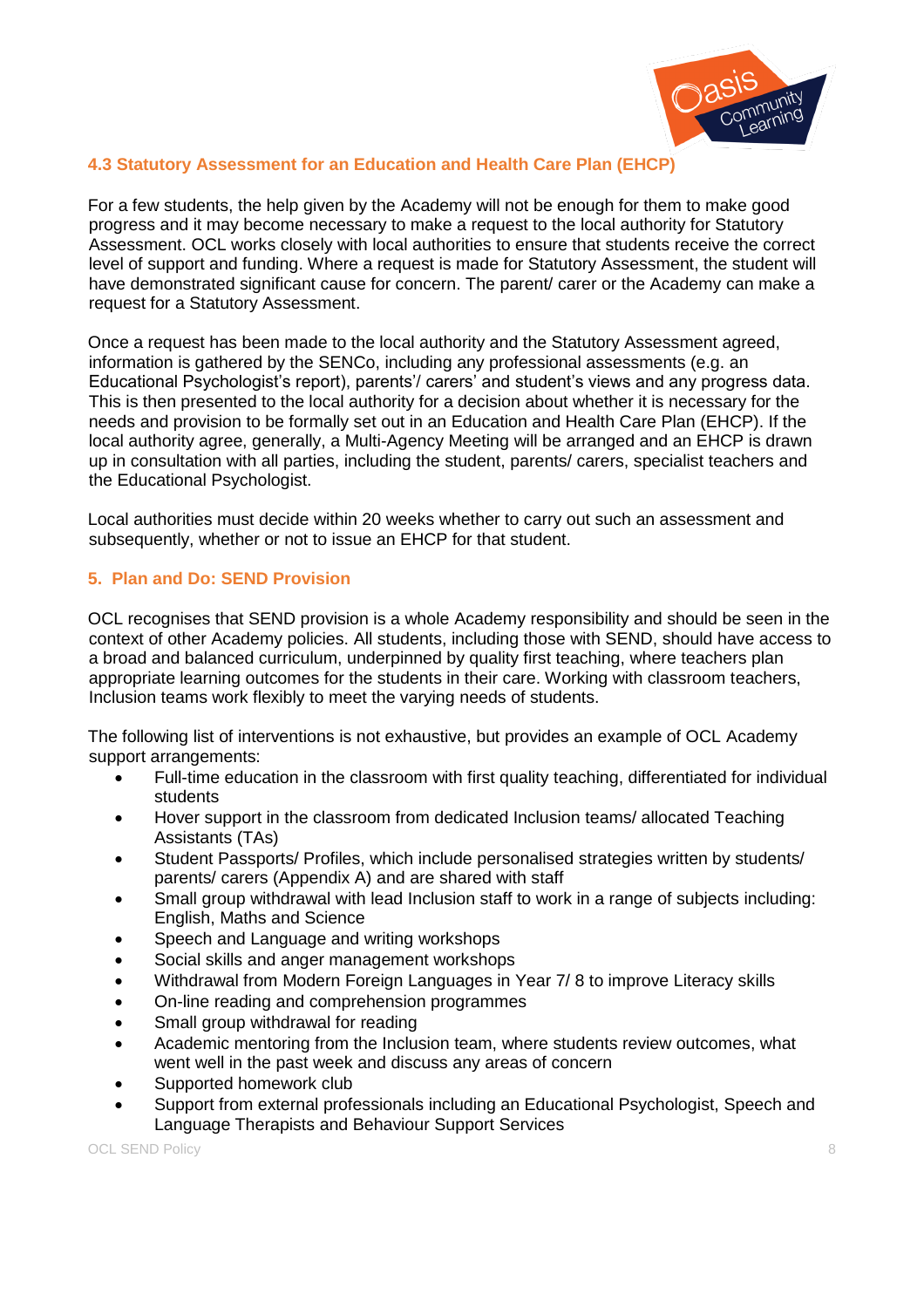

- Support from the School Counsellor
- Access arrangements for exams or tests

#### **6. Review**

OCL recognises that specific Academies will have different ways of reviewing SEND support arrangements. If a student is receiving SEND support, it is important to monitor the progress of any chosen outcomes and to see whether any interventions that have been put in place have had an impact on learning. This must happen at least three times a year, one of which may be during the annual parent's consultation evening. At the end of each term, the SENCo may organise meetings with parents to review support arrangements. The review will monitor the outcomes of any interventions put in place for students and decide if any refinements and changes are needed. It will also identify the responsibilities of the Academy, the parent and the student.

If there are continuing concerns about a student's progress or if the student continues to have National Curriculum levels or grades that are well below expected levels for students of that age, the SEND department, in consultation with teachers/ Head of Year and parents/ carers, may arrange for further assessment and/ or intervention. This may include a review of all prior data, a detailed Literacy assessment and a parental consultation with the SENCo. It may include advice from external agencies, such as the Educational Psychologist or the Speech and Language Therapist.

Academies will also review the progress of SEND students through subject specific data drops at the end of each module.

#### **7. Developing Independence: Preparing for Adult Life**

OCL believes that it is vital that support arrangements, in whatever form they take, aim to prepare the young person for adult life, developing their independent learning skills so that they are more prepared to lead productive, healthy adult lives. OCL supports SEND students to be in control of their futures, making wise decisions about their future plans, whether this be higher education, apprenticeships or employment. As they prepare for adult life, all students, including those with SEND, should participate fully in matters affecting them.

All OCL Academies will have different ways of engaging students to express opinions, feelings and preferences. Some of these might include:

- Contributing to and reviewing their Education and Health Care Plan, including their life skills and independence
- Deciding and reviewing objectives in their Annual Review. The views of the student form a vital part of any review and a suitable amount of time should be devoted to this
- Helping them make informed choices about subject and post 16 options. This may include helping them to research options for post-16 College courses, interview skills, and support in writing their CVs etc.
- In the classroom, encouraging them to think independently and find solutions themselves, rather than relying on Inclusion support
- Supporting students to become self-disciplined
- Encouraging them to develop independent ways of learning that suit them
- Contributing to fortnightly reviews of progress with a member of the Inclusion team
- Sharing progress with parents/ carers during meetings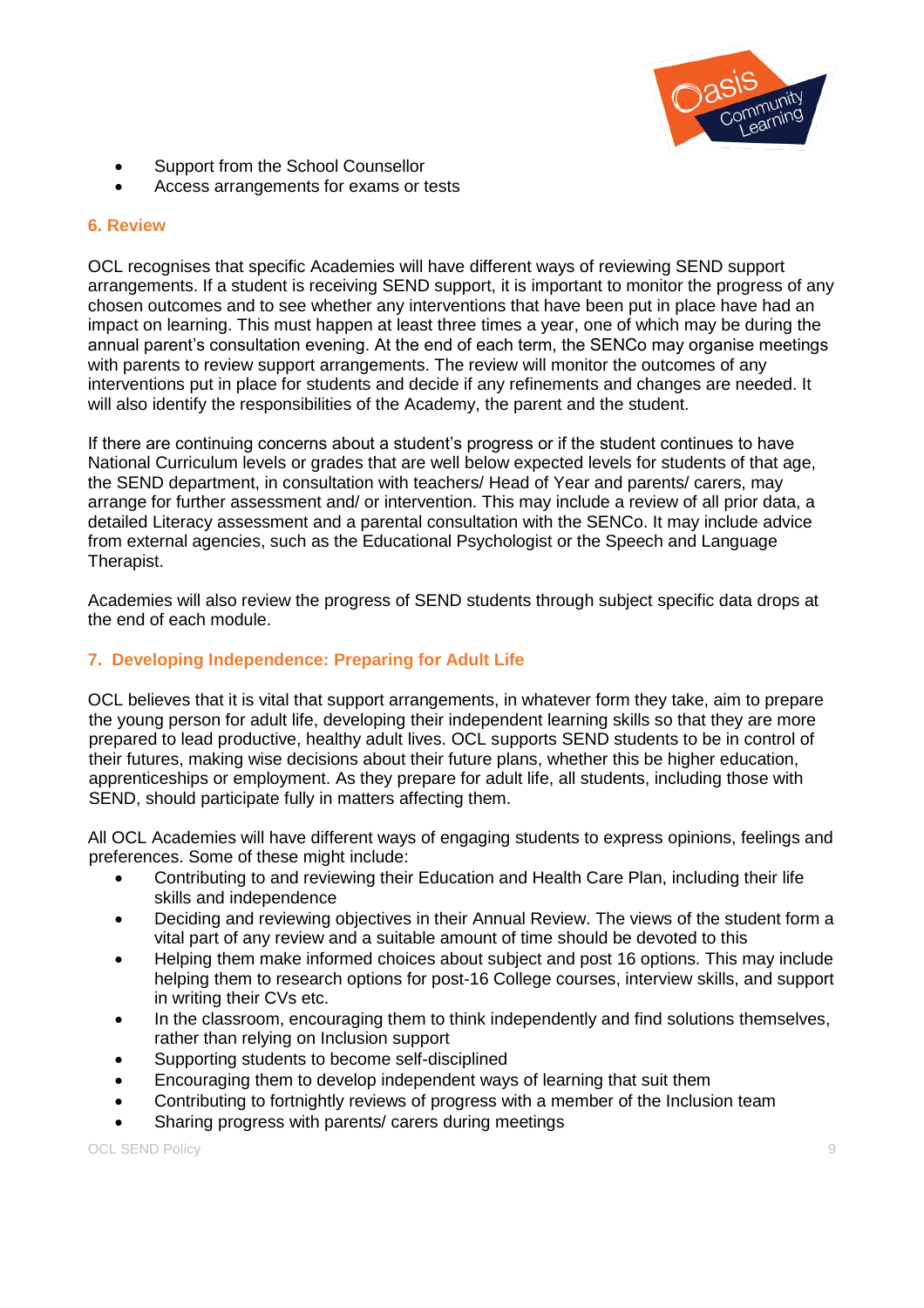

- Attending specific careers advice available through the local authority
- Encouraging them to attend College Open Days/ Evenings
- Developing personal skills and hobbies outside the curriculum
- Developing social skills and friendships

#### **8. The Information Report**

Every OCL Academy publishes details of its SEND support through an Information Report. These can be found on specific Academy websites and are clear and accessible to parents/ carers. The Information Report is updated annually and includes information about:

- The name and contact details of the SENCo
- Staff expertise and how we train staff who support students with SEND
- The categories of SEND that Academies provide for and the approach to learning and teaching
- The Academy policies linked to the identification and assessment of SEND
- How the curriculum is adapted according to need
- How Academy provision is monitored and evaluated
- Arrangements of how parents/ carers and students are consulted throughout the identification, assessment and provision process/ stages
- How students' progress is assessed
- How students are prepared for Transition to other schools or for adult life
- What support there is for improving emotional and social development
- How inclusion is promoted within the Academy
- How outside agencies are used, including health and social care and voluntary **organisations**
- Arrangements for handling complaints
- Where to find information about the Local Offer

#### **9. The Local Offer**

OCL Academies collaborate with local authorities to support students in their care. The Information Report forms part of this support. The Local Offer is designed to give clear, comprehensive and accessible information about SEND provision in the local area and how to access it. It should reflect and be responsive to local needs, involving young people with SEND in its provision and review.

A list of OCL Academies can be found in Appendix B with links to their Local Authority Offers. OCL Academies will advertise the Local Offer in meetings and parents/ carers of students with SEND are encouraged to access and engage with this support as necessary.

#### **10. Accessibility**

OCL and Oasis Academies will strive to make any reasonable adjustments to allow equal and fair access to education, regardless of a student's physical needs. Inevitably, accessibility will vary between Academies due to variation in the age and layout of buildings.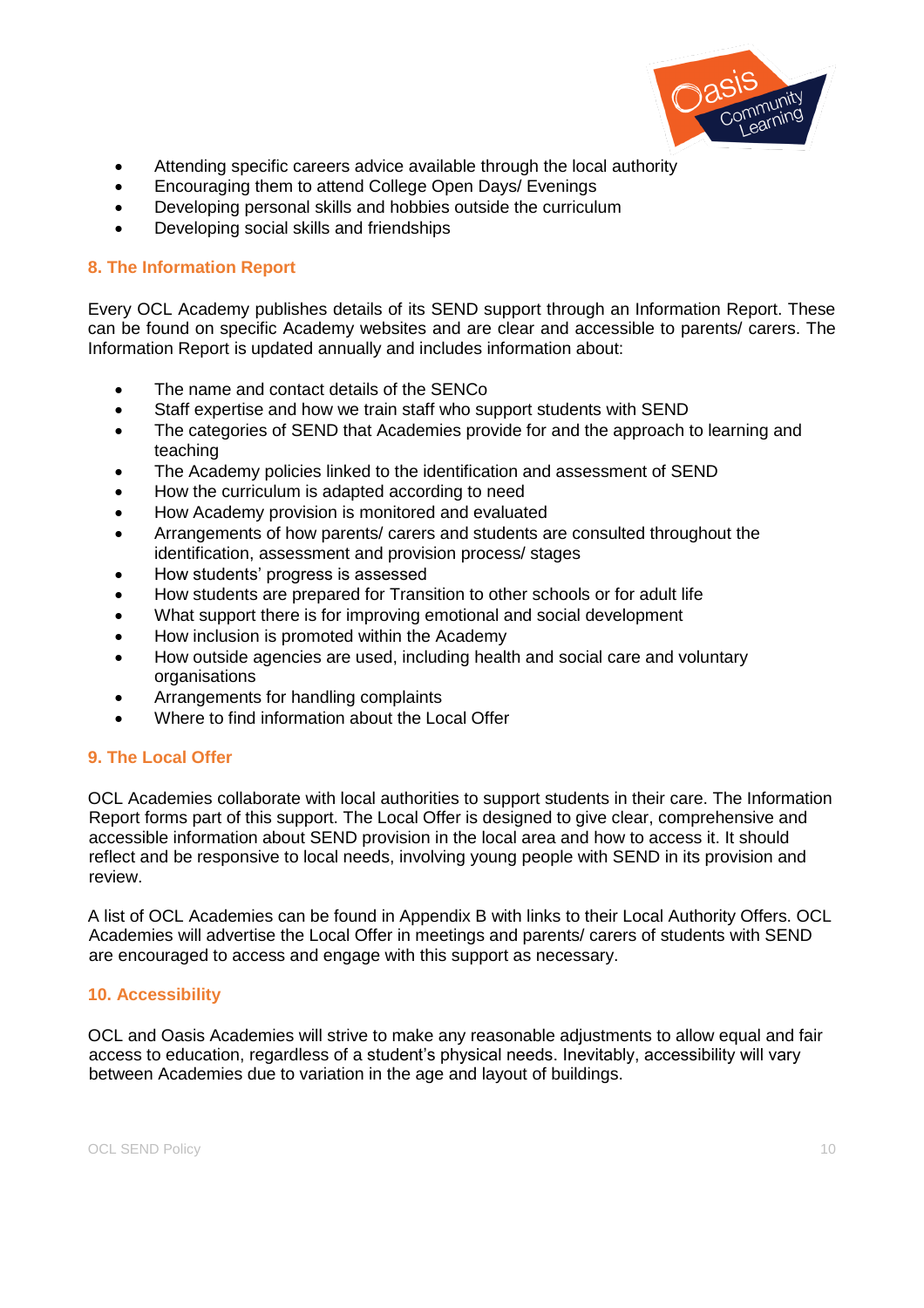

However, all Academies produce an Accessibility Plan to work towards improvements in accessibility, in compliance with the Equality Act (2010). The plan outlines how the Academy aims to:

- Increase the extent to which students with disabilities can participate in the curriculum;
- Improve the physical environment of the Academy to enable students with disabilities to take better advantage of education, benefits, facilities and services provided; and
- Improve the availability of accessible information to students with disabilities and their parents/ carers

In addition, any child with a disability that requires additional support to leave the building during an evacuation will have a Personal Emergency Evacuation Plan, written with parents/ carers and professionals as relevant. This plan is reviewed annually.

OCL Property and Estates are responsible for ensuring that all Academy buildings comply with the Equality Act (2010), specifically, ensuring that buildings are safe and accessible to those with physical needs.

#### **11. Supporting Students with Medical Needs**

In line with section 100 of the Children and Families Act (2014) and the guidance in 'Supporting students at school with medical conditions' (December, 2015), OCL Academies will make arrangements so that students with medical conditions are properly supported to ensure that they have full access to education, including Academy trips and physical education.

It is important that Academy leaders consult health and social care professionals, students and parents to ensure that the needs of children with medical conditions are properly understood and effectively supported.

Individual Healthcare Plans should be completed to ensure that Academies effectively support students with medical conditions.

Academy leaders should ensure that the OCL Medicines in School Policy is adhered to so that students remain safe at all times.

#### **12. Role of the Special Educational Needs Co-ordinator (SENCo)**

The SENCo plays an essential role in SEND provision and is responsible for the day-to-day operation of the SEND Policy. This involves working with the Head Teacher, staff, parents/ carers and other agencies to determine the strategic development of this policy. The main responsibilities of the SENCo are:

- Overseeing the day-to-day operation of the SEND Policy, focusing on high aspirations and improving outcomes
- Delivering an outcomes-focused and co-ordinated plan for SEND students and their families
- Staff development on SEND matters
- Responding to changes in SEND Policy, locally and nationally
- Ensuring annual reviews of children with EHCPs are conducted accurately
- Supporting departments and Year Leaders in understanding SEND issues and assisting with developing effective strategies for improved outcomes and provision

OCL SEND Policy 2008 12 2009 12:00:00 12:00:00 12:00:00 12:00:00 12:00:00 12:00:00 12:00:00 12:00:00 12:00:00 12:00:00 12:00:00 12:00:00 12:00:00 12:00:00 12:00:00 12:00:00 12:00:00 12:00:00 12:00:00 12:00:00 12:00:00 12:0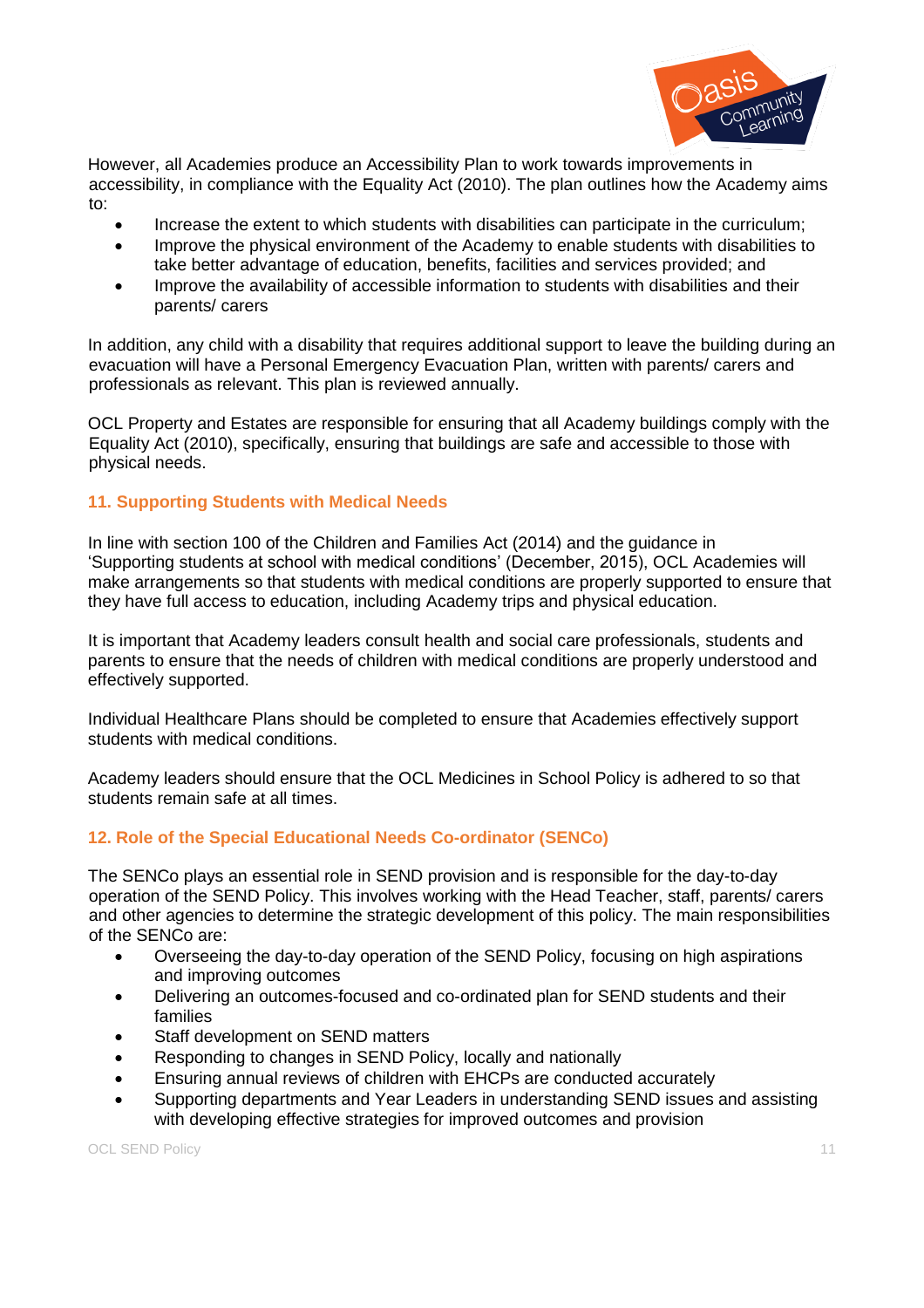

- Line managing Inclusion staff
- Liaising with external agencies, including Health and Social Services
- Liaising with the Designated Teacher for Looked after Children
- Liaising with other providers regarding transitional arrangements
- Liaising with parents/ carers
- Working with senior leaders within the Academy to ensure compliance with the Equality Act (2010)
- Providing advice on the financial resources required to effectively support SEND students
- Arranging assessments for Access Arrangements for Examinations
- Analysing Academy performance data that impacts on improved outcomes for SEND students
- Ensure that the SEND Register is up to date
- Training teachers to ensure they are able to meet the needs of their students with quality first teaching
- Undertake regular reviews of the overall effectiveness of interventions employed in the Academy for SEND students
- Stay aware of latest changes and updates to SEND practice nationally and of the latest approaches to SEND support and intervention
- Quality assure the effectiveness of staff working in the SEND Department, including all TAs

#### **13. The Role of Regional Directors (RDs), Academy Councils (ACs), Principal and Monitoring Standards Team**

The Regional Director (RD), in conjunction with the Academy Council (AC), must have a thorough understanding of both the SEND Policy and practice in the Academies in their region:

- Ensuring that the admissions criteria does not discriminate against students with SEND
- Ensuring that provision of a high standard is made for students with SEND
- Ensuring that students with SEND have the opportunity to be involved in Academy activities
- Having regard for the 'SEND Code of Practice' (January, 2015) when carrying out these responsibilities
- Ensuring Academies report to parents/ carers on the Academy's SEND Policy, which can be accessed through the Academy website, including the allocation of resources from the Academy delegated/ devolved budget via letters/ emails and meetings
- Reviewing the SEND Information Report on an annual basis to ensure it remains an accurate description of the provision available within the Academy

The Principal should work closely with the Academy's SENCo. Academy management structures must enable the SENCo's functions to be carried out effectively. The Principal should keep the Regional Director up to date with changes to SEND provision, as well as the progress made by students with SEND.

The OCL Monitoring Standards Team will review the SEND provision in Academies as part of their monitoring work each year. Any areas for improvement will be agreed with the Principal and shared with the Regional Director so that rapid improvement can be made.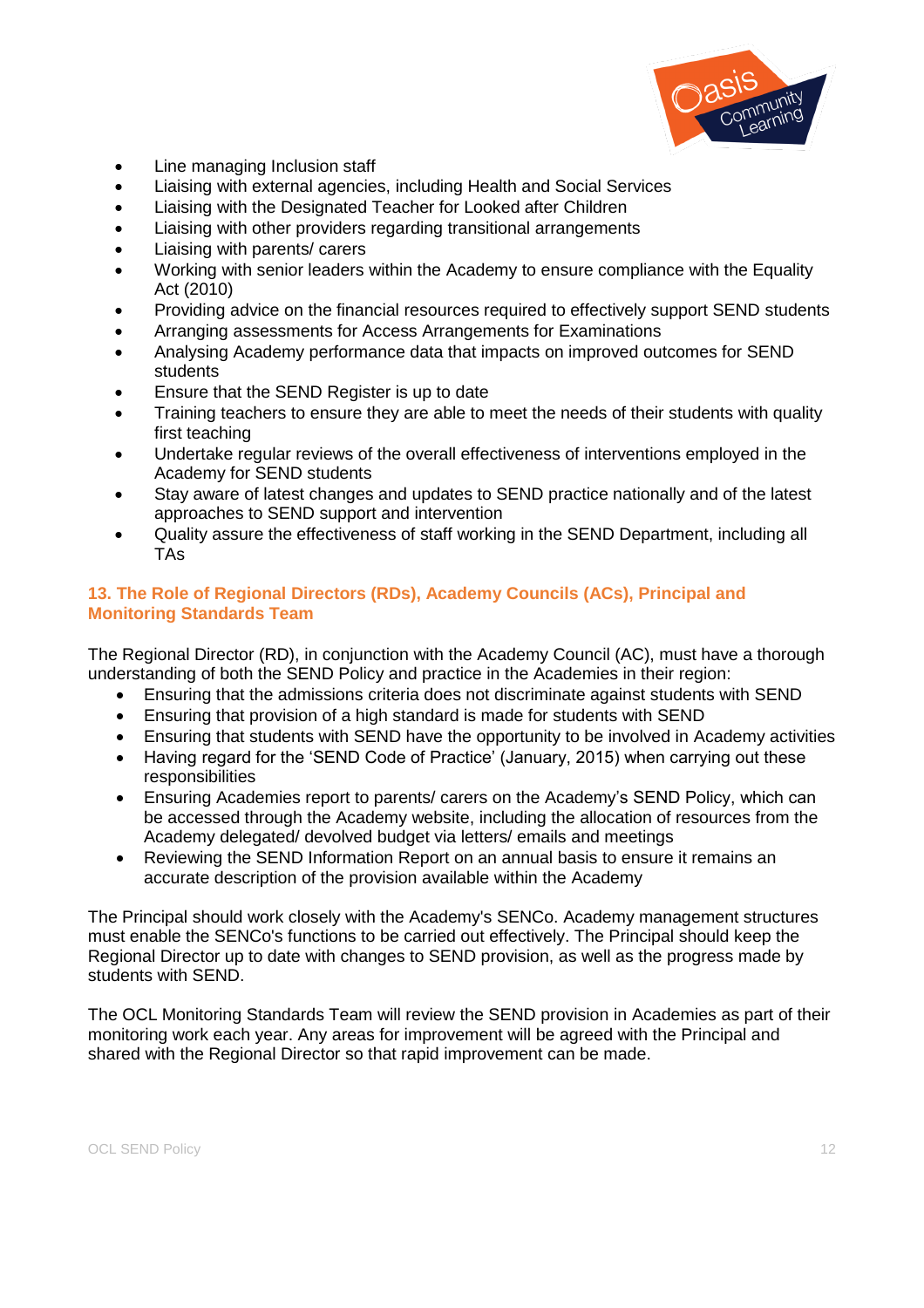

#### **14. Monitoring and Evaluation of SEND Provision**

OCL SEND provision is monitored through:

- Regular visits by the Monitoring Standards Team and the Regional Director
- Academy self-evaluation using the OCL review format
- Focused SEND reviews commissioned by Regional Directors

Where provision in SEND is not yet good enough, Academies may be given support through Regional Improvement Networks, the OCL Best Practice Directory, National Lead Practitioners or the OCL SEND Strategy Group.

#### **15. Training**

Where a SENCo appointed after 1st September 2008 has not previously been the SENCo at that or any other relevant school for a total period of more than twelve months, they must achieve the National Award for Special Educational Needs Co-ordination within 3 years of appointment.

Academies must ensure that their SENCo undertakes regular training. SENCos will provide leadership and professional guidance to colleagues and will work closely with staff, parents and carers and other agencies to ensure that children with SEND receive appropriate support and high quality teaching, make at least good progress and achieve good outcomes.

The OCL Strategy Group, the Regional Improvement Networks and OCL SEND conferences ensure that SENCos within OCL share best practice and are kept up to date in their knowledge and skills.

#### **16. Arrangements for Complaints**

OCL aims to work with students and their families to ensure they achieve the best possible educational and other outcomes. However, where issues emerge, Academies have clear procedures in place to allow parents/ carers to voice concerns about any aspect of their child's provision. OCL expect parents to raise matters through the relevant complaints procedure. The contact details of the appropriate/ specific members of staff should be available to parents/ carers through the SEND Information Report should they need to contact the Academy for any reason. If the concerns centre around SEND provision, the first person to contact is the SENCo.

If parents/ carers are dissatisfied with the response from the Academy, Academy Council or OCL, they may raise the issue with the Education & Skills Funding Agency and/ or lodge a claim for disability discrimination against the Academy with the SEN & Disability Tribunal. Please note that complaints and/ or appeals relating to Statutory Assessments or EHCPs should be made against the relevant local authority and not the Academy or OCL.

#### **17. Monitoring and Review of this Policy**

OCL will actively evaluate the effectiveness of this policy by monitoring SEND provisions during Regional Director (RD) visits and OCL Monitoring and Standards Team reviews. This policy will be reviewed regularly, in line with the OCL policy review calendar.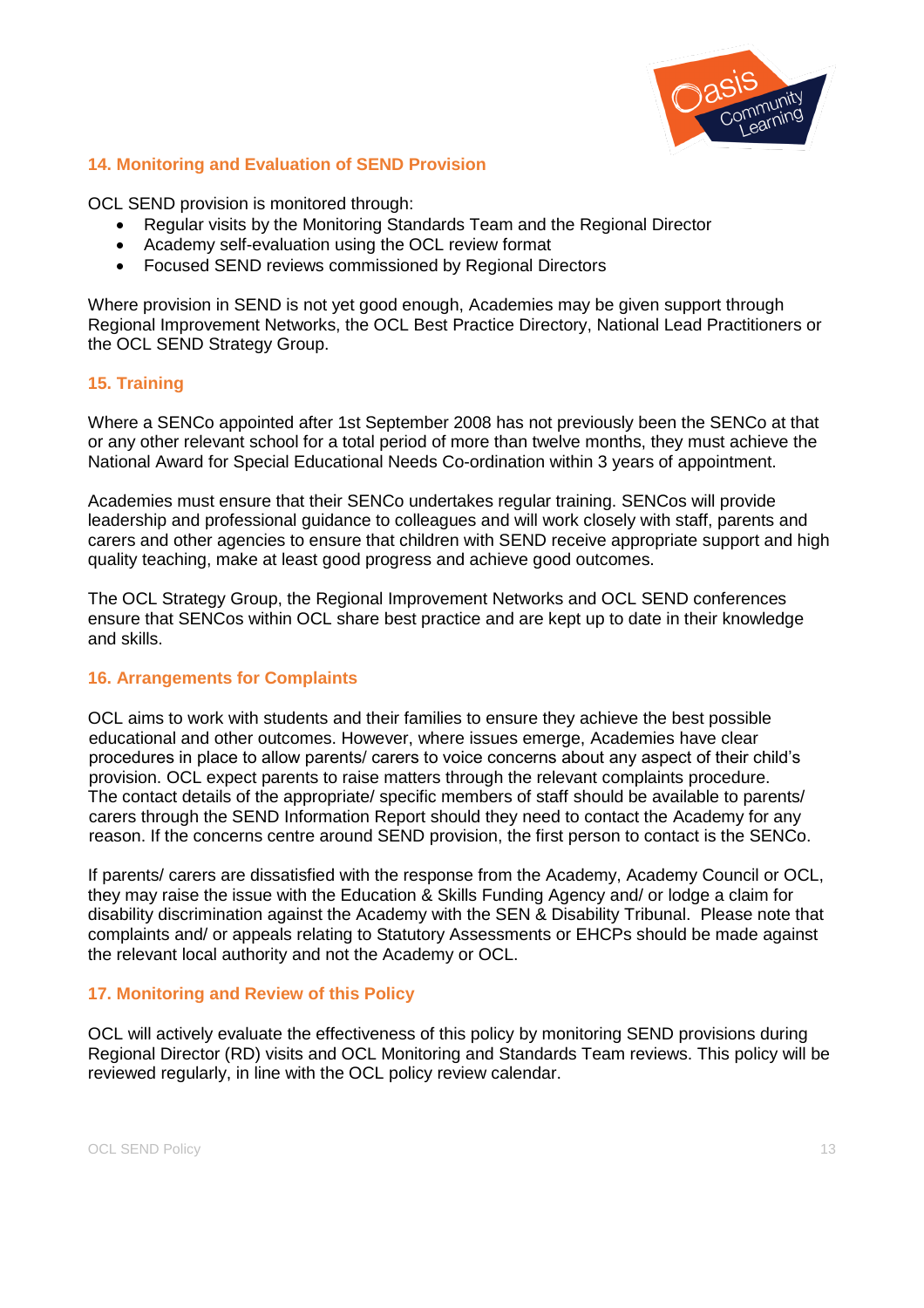

# **Appendix A: Example of a Student Passport/ Profile**

| Oasis Academy Enfield Student Profile<br>Date of Review April 17                                                          |  |                                                                                                                                                                                                       |                     |                                                                                                                                                                                                                                                                                                                                                                                          |                                                          |    |  |
|---------------------------------------------------------------------------------------------------------------------------|--|-------------------------------------------------------------------------------------------------------------------------------------------------------------------------------------------------------|---------------------|------------------------------------------------------------------------------------------------------------------------------------------------------------------------------------------------------------------------------------------------------------------------------------------------------------------------------------------------------------------------------------------|----------------------------------------------------------|----|--|
| Date of Birth<br>Name                                                                                                     |  | Code: K/CL                                                                                                                                                                                            | CATS V<br><b>NV</b> | $\circ$                                                                                                                                                                                                                                                                                                                                                                                  | RA                                                       | SA |  |
| Support: Ruth Miskin reading 3 x week, Maths 121 1x week, fortnightly mentoring, extra time for tasks, in class support ( |  |                                                                                                                                                                                                       |                     |                                                                                                                                                                                                                                                                                                                                                                                          |                                                          |    |  |
| Outcome: To try new breathing exercises in some<br>lessons                                                                |  | Outcome: Write in paragraphs                                                                                                                                                                          |                     |                                                                                                                                                                                                                                                                                                                                                                                          | Outcome: Speak to Mr Lloyd if someone makes fun<br>of me |    |  |
| Hobbies/ Interests/ favourite subjects<br>X Box<br>A keen chef baking!                                                    |  | I'd like you to know that<br>I have a stammer<br>I have short term memory needs<br>I am keen to do well and build up my<br>confidence<br>I find maths really hard!<br>My reading has really improved! |                     | I will support myself by<br>Have my planner with me every day<br>Check my timetable every day<br>Use showmyhomework<br>Read something every day<br>Have some checklists to help me<br>remember things<br>Do my breathing exercises in some<br>lessons (121 maths)                                                                                                                        |                                                          |    |  |
| I find it difficult to<br>Remember verbal instructions<br>Read out loud in class<br>Finish tasks on time<br>Stay focussed |  | This means that<br>I need things repeated<br>I may need extra time to complete tasks<br>Visual reminders (e.g. number lines)<br>Remind me about the last lesson to help<br>me remember it.            |                     | It would help me if you could<br>Speak to me slowly and clearly<br>Please do not finish off my sentences, or<br>advise me about my speech!<br>Give instructions one at a time<br>Please do not ask me to read in front of<br>others<br>Sit me at the front<br>Print off important sheets and key words<br>for me to learn<br>Praise me when I get it right<br>Sit me next to a good peer |                                                          |    |  |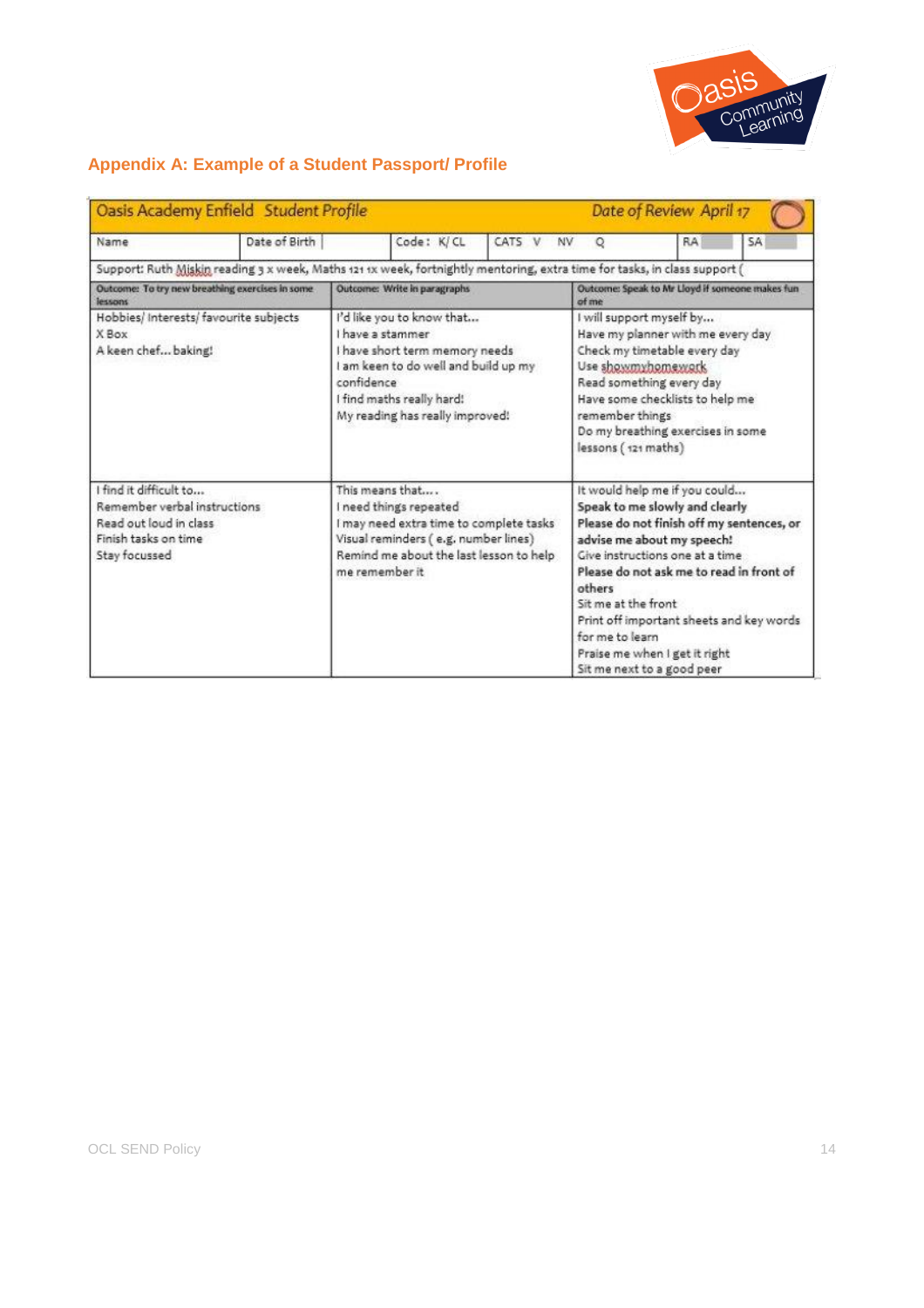

# **Appendix B: Local Offer Links**

# **Primary:**

| Academy                             | <b>Information Report Link</b>                                                                        | <b>Local Offer</b>                       |
|-------------------------------------|-------------------------------------------------------------------------------------------------------|------------------------------------------|
| Aspinal                             | http://www.oasisacademyaspinal.org/content/special-<br>educational-needs-and-disabilty                | <b>Manchester</b>                        |
| Harpur<br>Mount                     | http://www.oasisacademyharpurmount.org/content/sen-45                                                 | <b>City Council</b>                      |
| <b>Bankleaze</b>                    | https://www.oasisacademybankleaze.org/curriculum/special-<br>educational-needs-and-disabilities       |                                          |
| Connaught                           | https://www.oasisacademyconnaught.org/curriculum/special-<br>educational-needs-and-disabilities       |                                          |
| Long Cross                          | https://www.oasisacademylongcross.org/learning/special-<br>educational-needs-and-disabilities         | <b>Bristol</b>                           |
| New Oak                             | https://www.oasisacademynewoak.org/curriculum/special-<br>educational-needs-and-disabilities          |                                          |
| Woodview                            | https://www.oasisacademywoodview.org/learning/special-<br>educational-needs-and-disabilities          |                                          |
| <b>Boulton</b>                      | https://www.oasisacademyboulton.org/learning/special-<br>educational-needs-and-disabilities           |                                          |
| Foundry                             | https://www.oasisacademyfoundry.org/learning/special-<br>educational-needs-and-disabilities           |                                          |
| Hobmoor                             | https://www.oasisacademyhobmoor.org/learning/special-<br>educational-needs-and-disabilities           | <b>Birmingham</b><br><b>City Council</b> |
| <b>Short Heath</b>                  | https://www.oasisacademyshortheath.org/learning/special-<br>educational-needs-and-disabilities        |                                          |
| <b>Blakenhale</b><br>Infants        | https://www.oasisacademyblakenhaleinfants.org/learning/special-<br>educational-needs-and-disabilities |                                          |
| <b>Blakenhale</b><br><b>Juniors</b> | https://www.oasisacademyblakenhalejunior.org/learning/special-<br>educational-needs-and-disabilities  |                                          |
| <b>Byron</b>                        | https://www.oasisacademybyron.org/curriculum/special-<br>educational-needs-and-disabilities           | London<br>Borough of                     |
| <b>Ryelands</b>                     | https://www.oasisacademyryelands.org/curriculum/special-<br>educational-needs-and-disabilities        |                                          |
| Firvale                             | https://www.oasisacademyfirvale.org/learning/special-<br>educational-needs-and-disabilities           | <b>Sheffield</b>                         |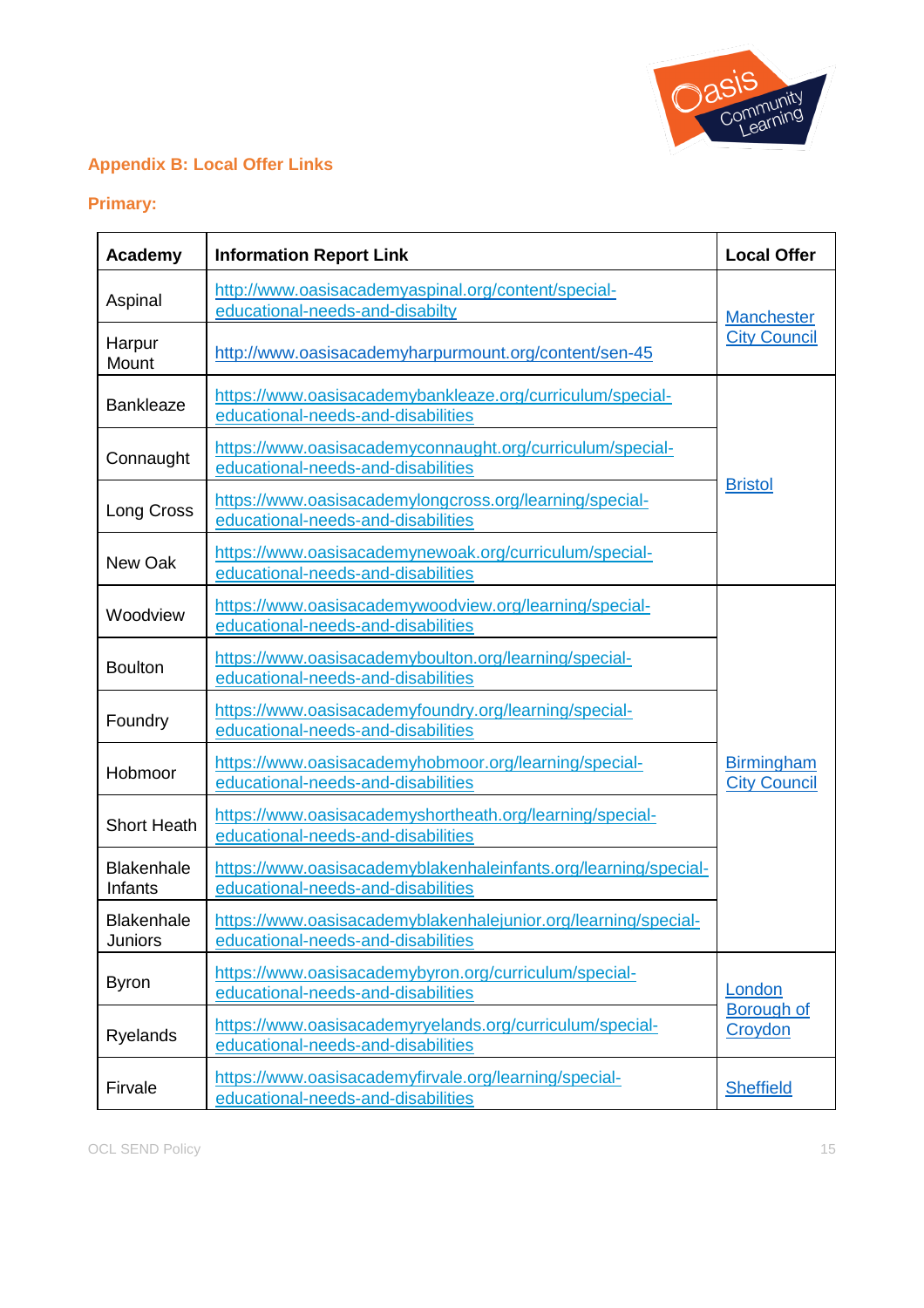

| Henderson<br>Avenue             | https://www.oasisacademyhendersonavenue.org/curriculum/sen-<br>overview/send-school-information           | <b>North</b>                                 |  |
|---------------------------------|-----------------------------------------------------------------------------------------------------------|----------------------------------------------|--|
| Parkwood                        | http://www.oasisacademyparkwood.org/content/special-<br>educational-needs-2                               | Lincolnshire<br>Council                      |  |
| Johanna                         | http://www.oasisacademyjohanna.org/send-report                                                            | London<br>Borough of<br>Lambeth              |  |
| Limeside                        | http://www.oasisacademylimeside.org/content/send-information-<br>report                                   | Oldham<br>Council                            |  |
| Longmeadow                      | https://www.oasisacademylongmeadow.org/learning/special-<br>educational-needs-and-disabilities            | <b>Wiltshire</b>                             |  |
| Nunsthorpe                      | http://www.oasisacademynunsthorpe.org/content/students-<br>special-educational-needs-and-disabilities-oan | <b>North East</b><br>Lincolnshire<br>Council |  |
| Pinewood                        | https://www.oasisacademypinewood.org/learning/special-<br>educational-needs-and-disabilities              | London<br>Borough of<br><b>Havering</b>      |  |
| Putney                          | http://www.oasisacademyputney.org/content/special-<br>educational-needs-21                                | London<br>Borough of<br>Wandsworth           |  |
| <b>Skinner</b><br><b>Street</b> | https://www.oasisacademyskinnerstreet.org/curriculum/special-<br>educational-needs-and-disabilities       | <b>Medway</b><br>Council                     |  |
| Warndon                         | https://www.oasisacademywarndon.org/learning/special-<br>educational-needs-and-disabilities               | Worcestershire<br>County<br>Council          |  |
| Clarksfield                     | https://www.oasisacademyclarksfield.org/learning/special-<br>educational-needs-and-disabilities           | Oldham<br>Council                            |  |

# **Secondary:**

| Academy  | <b>Information Report Link</b>                                                              | <b>Local Offer</b>                         |
|----------|---------------------------------------------------------------------------------------------|--------------------------------------------|
| Arena    | http://www.oasisacademyarena.org/content/send-13                                            | London Borough of<br>Croydon               |
| Enfield  | https://www.oasisacademyenfield.org/learning/special-<br>educational-needs-and-disabilities | <b>London Borough of</b><br><b>Enfield</b> |
| Coulsdon | https://www.oasisacademycoulsdon.org/content/send                                           | London Borough of<br>Croydon               |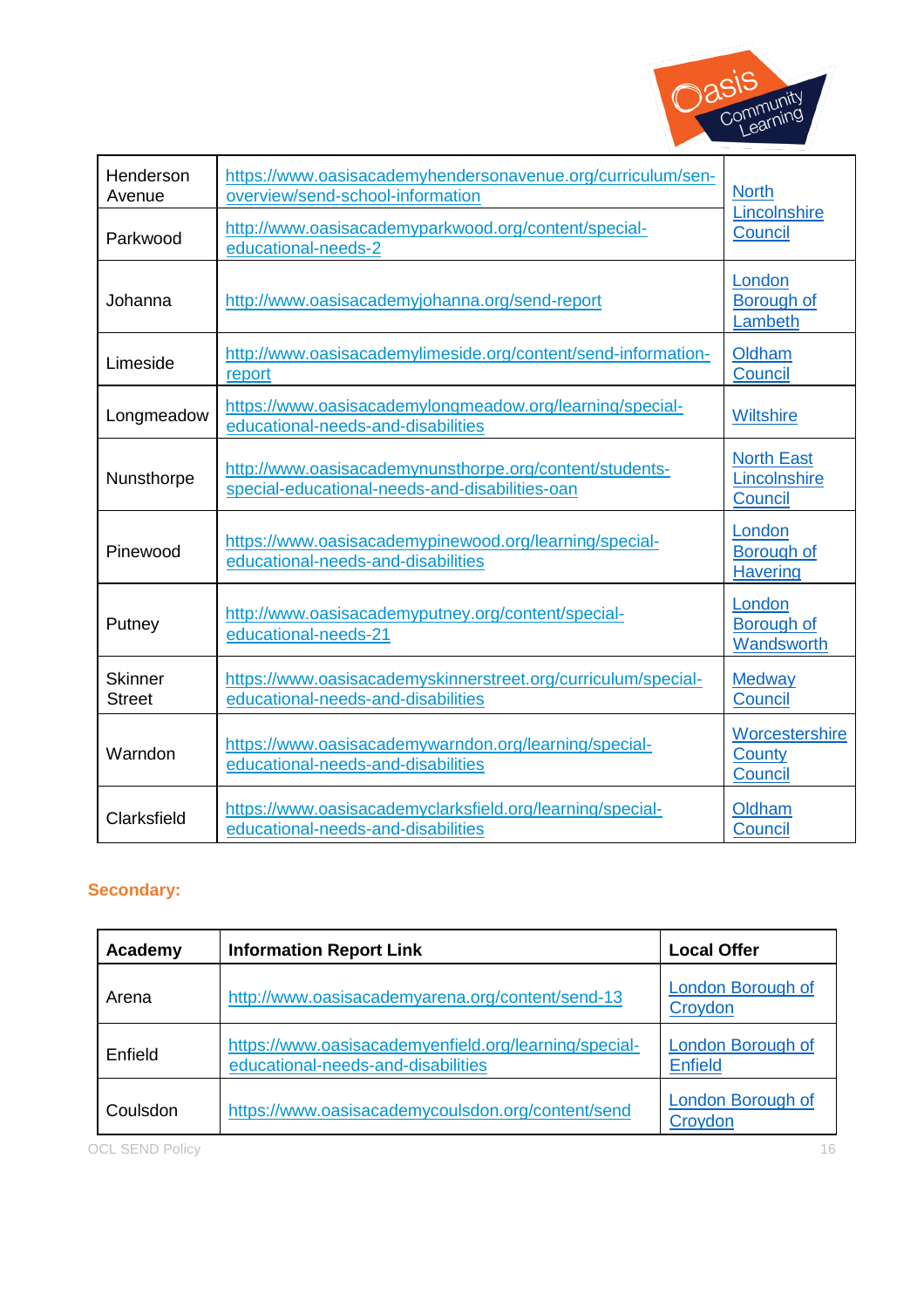

| Isle of<br>Sheppey   | https://www.oasisacademyisleofsheppey.org/curriculum<br>/special-educational-needs-and-disabilities | <b>Kent</b>                                      |
|----------------------|-----------------------------------------------------------------------------------------------------|--------------------------------------------------|
| Immingham            | https://www.oasisacademyimmingham.org/SEND                                                          | <b>North East</b><br><b>Lincolnshire Council</b> |
| Silvertown           | https://www.oasisacademysilvertown.org/content/send-<br><u>19</u>                                   | <b>London Borough of</b><br><b>Newham</b>        |
| Southbank            | https://www.oasisacademysouthbank.org/content/send-<br>8                                            | <b>London Borough of</b><br>Lambeth              |
| <b>Brightstowe</b>   | https://www.oasisacademybrightstowe.org/learning/sen-<br>overview                                   |                                                  |
| <b>Brislington</b>   | https://www.oasisacademybrislington.org/curriculum/sp<br>ecial-educational-needs-and-disabilities   | <b>Bristol</b>                                   |
| <b>John Williams</b> | https://www.oasisacademyjohnwilliams.org/curriculum/s<br>pecial-educational-needs-and-disabilities  |                                                  |
| Lord's Hill          | https://www.oasisacademylordshill.org/content/sen-17                                                |                                                  |
| Mayfield             | https://www.oasisacademymayfield.org/content/send-<br>provision-1                                   | Southampton                                      |
| <b>Lister Park</b>   | http://www.oasisacademylisterpark.org/curriculum/speci<br>al-educational-needs-and-disabilities     | <b>Bradford</b>                                  |
| Oldham               | http://www.oasisacademyoldham.org/content/send-2                                                    | <b>Oldham Council</b>                            |
| Wintringham          | https://www.oasisacademywintringham.org/content/sen-<br><u>18</u>                                   | <b>North East</b><br><b>Lincolnshire Council</b> |
| MediaCity UK         | http://www.oasisacademymediacityuk.org/content/send<br>$-3$                                         | Salford                                          |

# **All-through Academies:**

| Academy             | <b>Information Report Link</b>                                                                | <b>Local Offer</b>                  |
|---------------------|-----------------------------------------------------------------------------------------------|-------------------------------------|
| Don Valley          | https://www.oasisacademydonvalley.org/learning/special-<br>educational-needs-and-disabilities | <b>Sheffield</b>                    |
| Hadley              | https://www.oasisacademyhadley.org/learning/special-<br>educational-needs-and-disabilities    | London Borough of<br><b>Enfield</b> |
| <b>Shirley Park</b> | https://www.oasisacademyshirleypark.org/content/send-<br>14                                   | <b>London Borough of</b><br>Croydon |